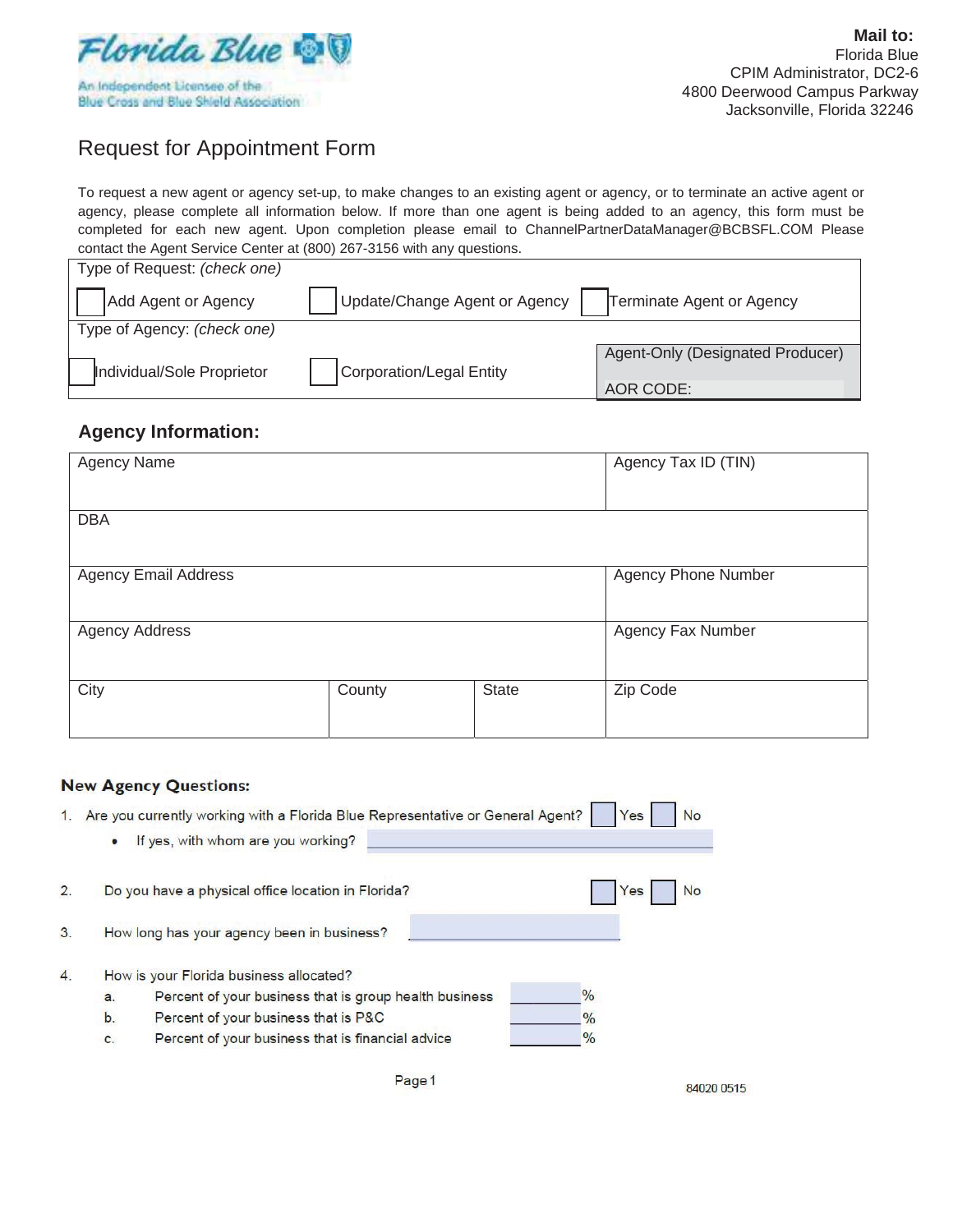| Number of Florida group health clients that have 4-50 employees?                                                                                |                  |
|-------------------------------------------------------------------------------------------------------------------------------------------------|------------------|
| • Current number of health contracts for this group size<br>(where 1 contract = 1 subscriber)                                                   |                  |
| Number of Florida group health clients that have 51 or more employees?                                                                          |                  |
| • Current number of health contracts for this group size<br>(where 1 contract = 1 subscriber)                                                   |                  |
| Do you have Florida health business with other group health carriers?                                                                           | No<br>Yes        |
| If so, how is this business allocated among the carriers?                                                                                       |                  |
| <u>a sa salah sahiji désa di kacamatan </u><br>Name of Carrier                                                                                  | # of Groups      |
| Name of Carrier                                                                                                                                 | # of Groups      |
| Name of Carrier                                                                                                                                 | # of Groups      |
| Do you have a preferred Group Health carrier in Florida?                                                                                        | No<br>Yes        |
| If so, who and why?                                                                                                                             |                  |
|                                                                                                                                                 |                  |
| Do you have Florida ancillary business (Group Life, Dental, Disability,<br>Vision and/or Worksite Products) with other group business carriers? | <b>No</b><br>Yes |
| If so, how is this business allocated among the carriers?                                                                                       |                  |
| the control of the control of the control of<br>Name of Carrier                                                                                 | # of Groups      |
| Name of Carrier                                                                                                                                 | # of Groups      |
| Name of Carrier                                                                                                                                 | # of Groups      |
| Do you have a preferred Ancillary carrier in Florida?                                                                                           | No<br>Yes        |
| If so, who and why?                                                                                                                             |                  |
|                                                                                                                                                 |                  |

Page<sub>2</sub> 84020 0515  $\mathcal{L}^{\mathcal{L}}$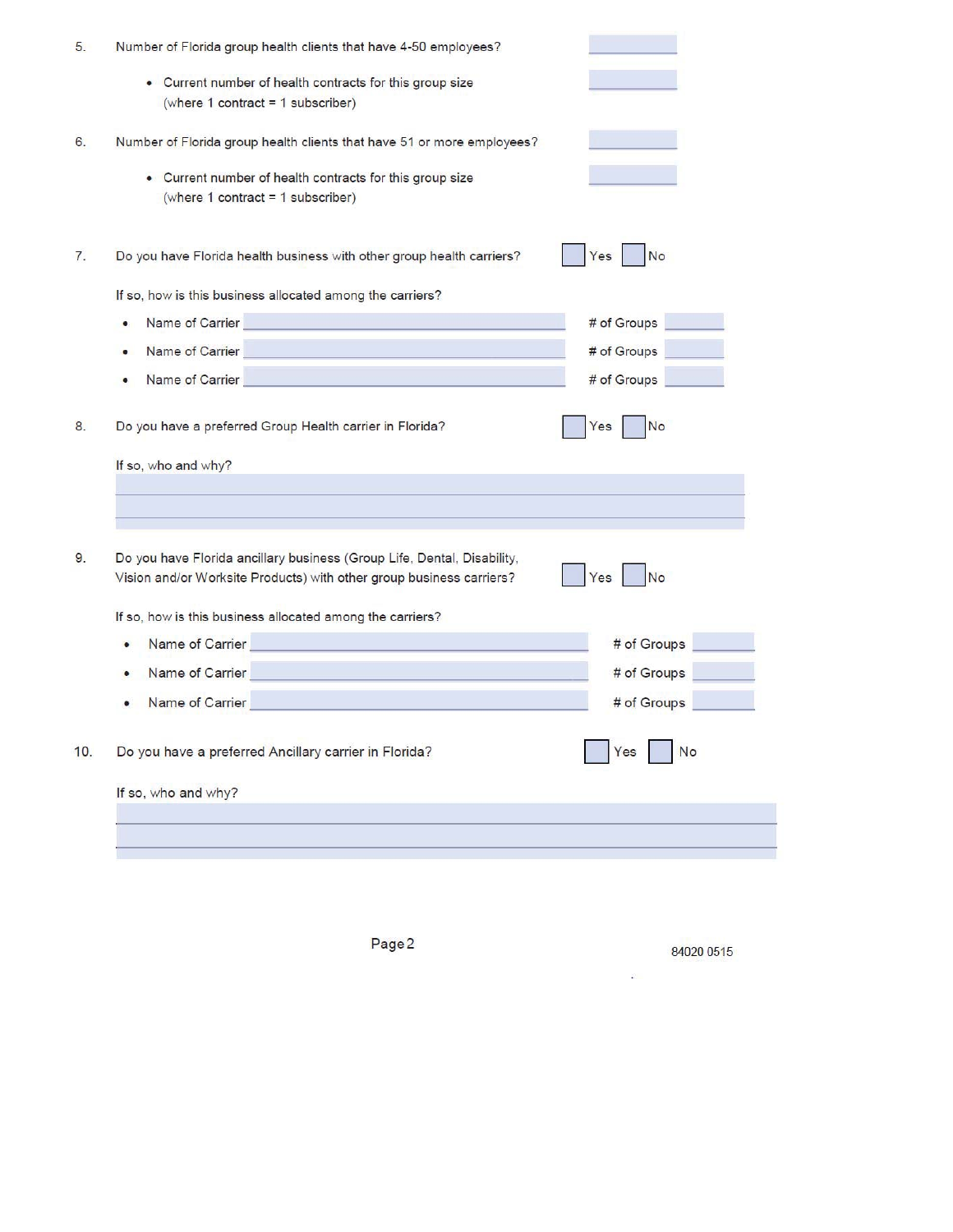$11.$ What is your agency's 6 - 12 month growth goal for the Florida group health/ancillary market?

 $12.$ Do you anticipate writing at least 50 contracts in the group market with Florida Blue in a year (1 contract = 1 subscriber)?



Yes, I anticipate 50 contracts

No, I do not anticipate 50 contracts

Important note: If at this time, your agency doesn't have group business in Florida and doesn't anticipate being able to reach a 50 contract minimum with Florida Blue, you may want to reconsider and submit your request for appointment at a future date. I

#### **Agent Information:**

| Agent Name (Last, First, Middle)                             |                                     |              | Suffix (Jr., Sr.)     |
|--------------------------------------------------------------|-------------------------------------|--------------|-----------------------|
| Agent Date of Birth (mm/dd/yyyy)                             | <b>Agent Social Security Number</b> |              | Gender                |
|                                                              |                                     |              | F<br>M                |
| <b>Agent Home Address</b>                                    |                                     |              | Home Telephone Number |
|                                                              |                                     |              |                       |
| City                                                         | County                              | <b>State</b> | Zip Code              |
|                                                              |                                     |              |                       |
| Agent Email Address (if different than agency email address) |                                     |              |                       |
|                                                              |                                     |              |                       |
| Are you currently a resident of the State of Florida?        |                                     |              |                       |
| Yes<br>No                                                    |                                     |              |                       |

Page 3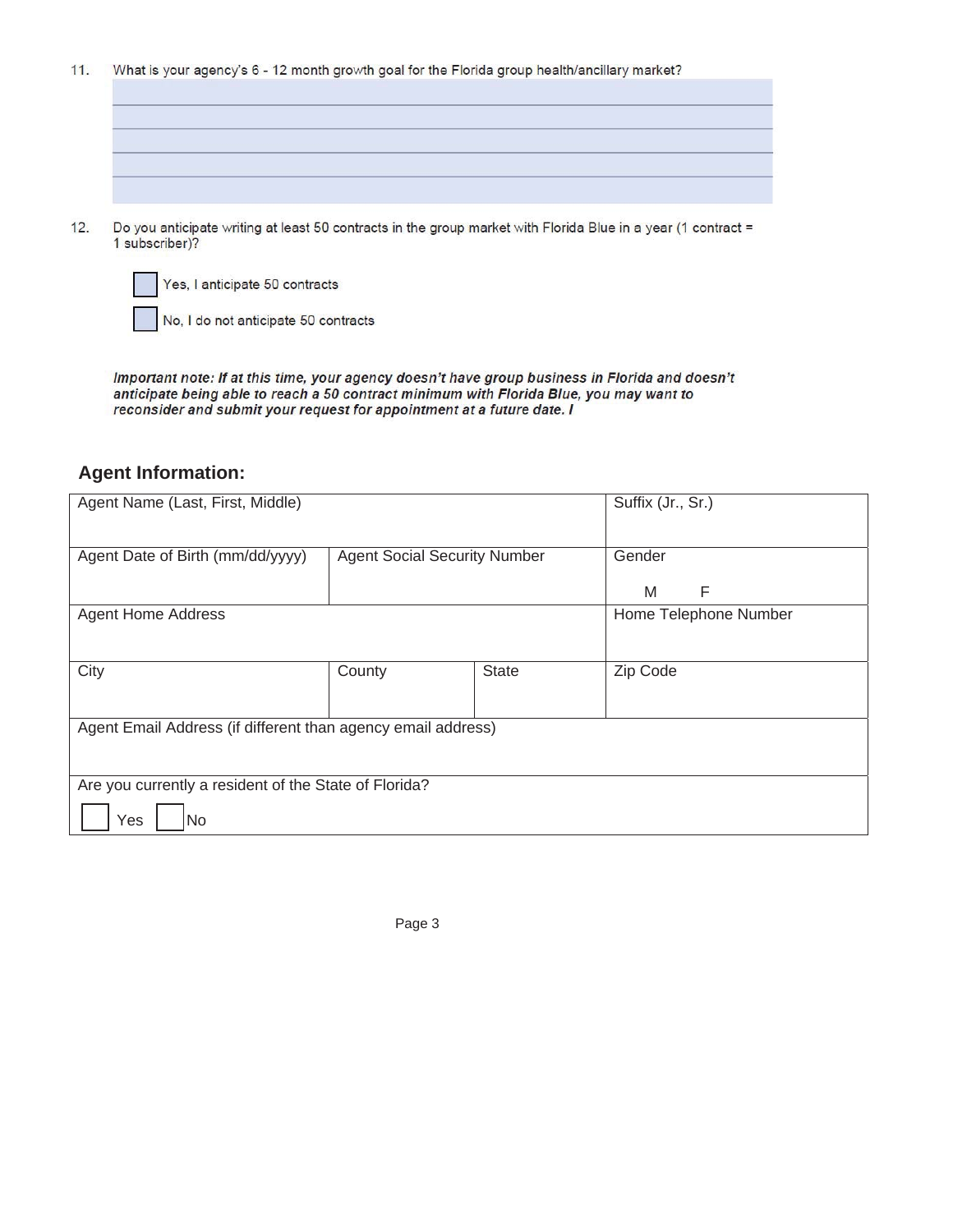|              | Are you currently licensed to sell health insurance products in the State of Florida?                       |                                                                                                                              |  |  |
|--------------|-------------------------------------------------------------------------------------------------------------|------------------------------------------------------------------------------------------------------------------------------|--|--|
| Yes  <br> No |                                                                                                             |                                                                                                                              |  |  |
|              |                                                                                                             | If Florida Resident, skip to the next field. Non-Resident agents should only list counties when <b>physically</b> selling in |  |  |
|              | a county since the State does not charge for each county if policies are sold over the phone, email or web. |                                                                                                                              |  |  |
|              |                                                                                                             |                                                                                                                              |  |  |
| County #1    |                                                                                                             | County $#3$                                                                                                                  |  |  |
|              |                                                                                                             |                                                                                                                              |  |  |
|              |                                                                                                             |                                                                                                                              |  |  |

#### **License Information:**

| License Number | Type of License | <b>State</b> |
|----------------|-----------------|--------------|
|                |                 |              |

## **Errors & Omissions (E&O) Insurance**

Florida Blue requires each Agent to obtain and maintain a minimum of \$500,000 in specific and \$1,000,000 in aggregate Errors & Omissions (E&O) insurance coverage prior to becoming an appointed BCBSF agent. A copy of the Errors & Omissions declaration page or Certificate of Insurance must be included with this application.

| <b>E&amp;O Insurance Carrier</b> | <b>E&amp;O Policy Number</b> | E&O Specific<br>Coverage Amount | E&O Aggregate<br>Coverage Amount |
|----------------------------------|------------------------------|---------------------------------|----------------------------------|
| E&O Start Date                   | E&O End Date                 |                                 |                                  |

The following questions are applicable to all Agents, Agencies, Corporations, Partnerships, and other business ventures as well as to each of the partners, members, directors, officers, and agents individually. If any question is answered 'Yes', you must provide a full account of the details on a separate sheet of paper and return to Florida Blue with your application packet and all other required documents.

Have you (or the partners, members, directors, officers, or agents of this company/corporation/partnership) ever been convicted of a crime other than a minor traffic violation (e.g. felony, misdemeanor)?

| $\overline{\phantom{a}}$                                                                                         |
|------------------------------------------------------------------------------------------------------------------|
| Have you (or the partners, members, directors, officers, or agents of this company/corporation/partnership) ever |
| been fined, reprimanded, sanctioned, or been the subject of a consent decree in any state for a violation of     |
| insurance laws, HMO regulations, or other administrative regulations?                                            |

|  | Yes |  | lNo |
|--|-----|--|-----|
|--|-----|--|-----|

Yes | No

Have you (or the partners, members, directors, officers, or agents of this company/corporation/partnership) ever been refused license to sell Insurance/HMO products, or has a license to sell Insurance/HMO products ever been suspended or revoked by any state?

|  | AS |  | INo |
|--|----|--|-----|
|--|----|--|-----|

Have you (or the partners, members, directors, officers, or agents of this company/corporation/partnership) ever been employed by an Insurance/HMO company, or another organization providing for or assisting with the administration of health care or other employee benefits, where the employment contract was terminated or non-renewed because of allegations of wrongdoing?

| Yes | lNo |
|-----|-----|
|     |     |

 $\overline{\textsf{No}}$ 

Have you (or the partners, members, directors, officers, or agents of this company/corporation/partnership) ever surrendered any insurance or HMO license, whether voluntary or involuntary?

|--|--|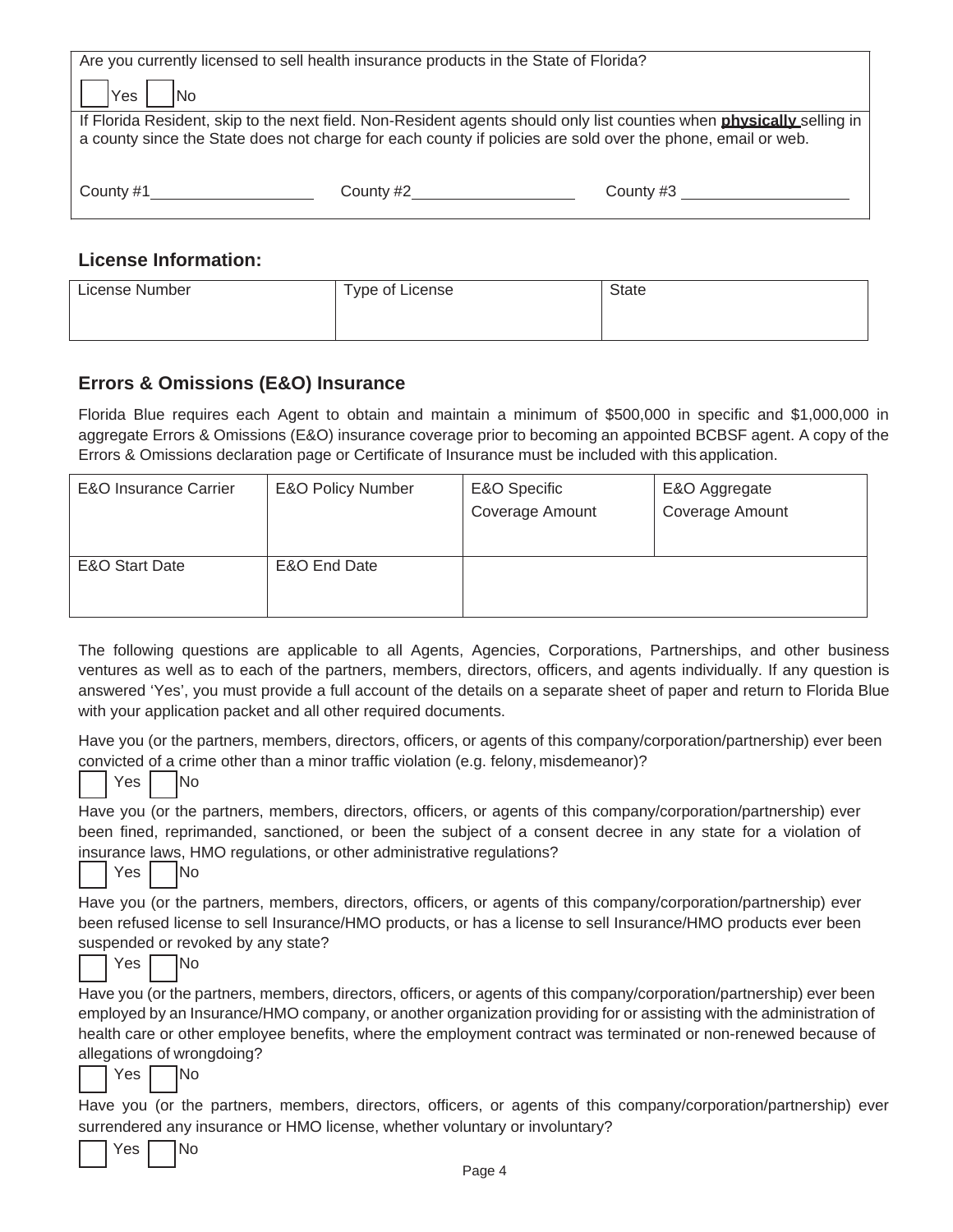Have you (or the partners, members, directors, officers, or agents of this company/corporation/partnership) ever declared bankruptcy, had a lien placed against you or your company, been a judgment debtor, or had other problems with your (or your company's) credit history?

Are you (or the partners, members, directors, officers, or agents of this company/corporation/partnership) currently named party in any lawsuit?



To better service our market, Florida Blue would like to know any language(s) our sales partners are capable of speaking and are willing to speak in their job. Additionally, we'd like to know our sales partners' ethnicity.

| Primary Language(s) Spoken (optional): | Are you willing to use this language in<br>your job? (Check all that apply) |
|----------------------------------------|-----------------------------------------------------------------------------|
| English                                | Yes<br>No                                                                   |
| Spanish                                | N <sub>o</sub><br>Yesl                                                      |
| Creole                                 | Yes<br>No.                                                                  |
| Portuguese                             | No<br><sub>I</sub> Yesl                                                     |
| French                                 | No<br>Yesl                                                                  |
| Russian                                | No<br>Yes                                                                   |
| Other (please specify):                |                                                                             |
| 1.                                     | $\left\vert \mathrm{Yes}\right\vert$<br>No.                                 |
| 2.                                     | N <sub>o</sub><br> Yes                                                      |
| Prefer to not Identify                 |                                                                             |

| <b>Ethnicity</b> (optional): (Check all that apply) |
|-----------------------------------------------------|
| Asian/Pacific Islander                              |
| Black/African American                              |
| Caribbean Islander                                  |
| Hispanic                                            |
| Native American                                     |
| White/Caucasian                                     |
| Prefer to not Identify                              |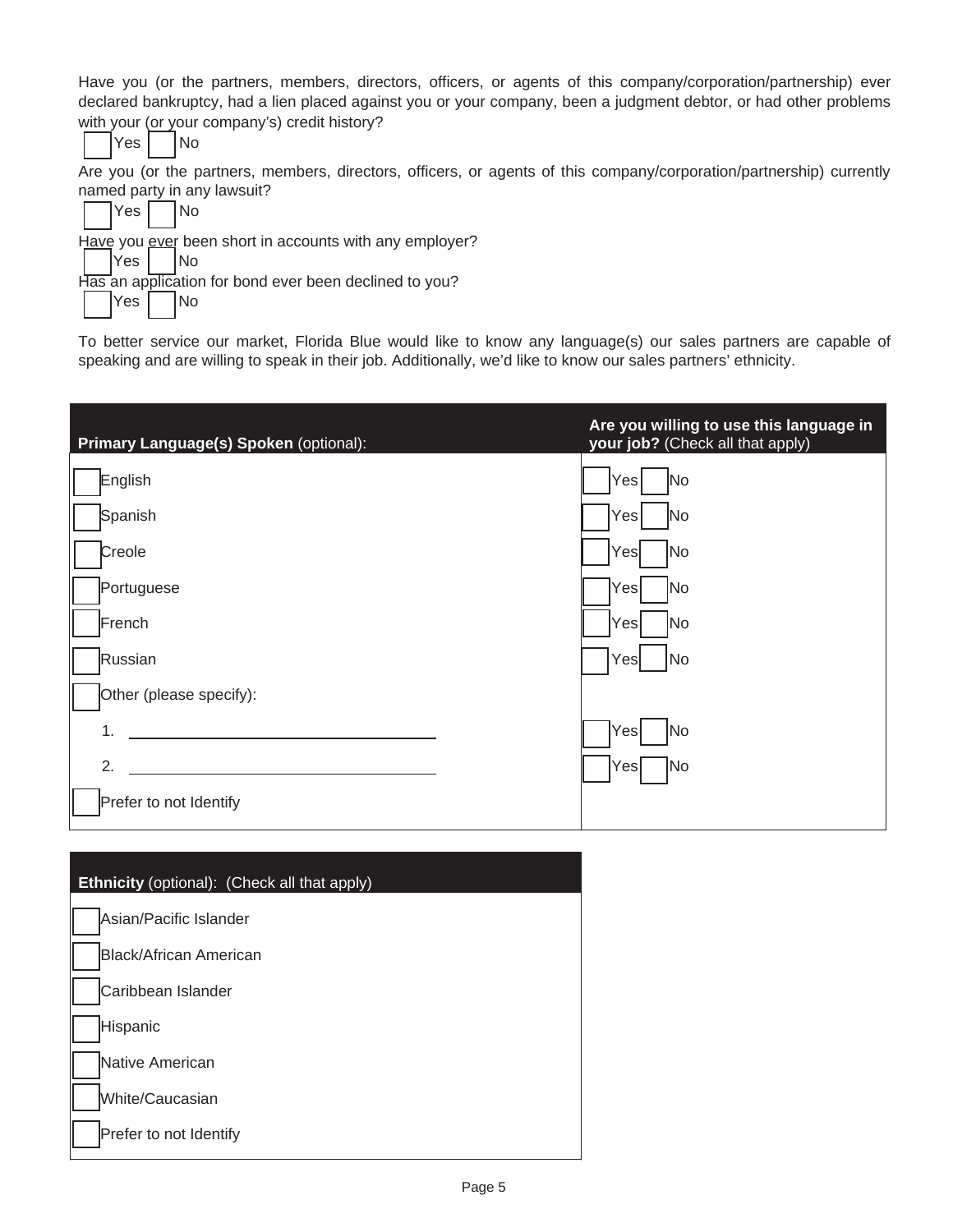Florida Blue will be obtaining a complete list of companies with which you hold a current agent appointment as listed on the State of Florida Office of Insurance Regulation (OIR) website.

I certify that I have read and understand the items on this form and that the answers to the above questions are true and complete to the best of my knowledge. If accepted, I agree to comply with all the regulations of Florida Blue and the State of Florida Office of Insurance Regulations (OIR). I understand and agree that I am not permitted to solicit insurance until I have received my license from the OIR.

NOTICE: "The Fair Credit Reporting Act" requires that we advise you that a routine inquiry may be made during our initial or subsequent processing of your application for sponsorship for license which will provide applicable information regarding your health, past history, character, general reputation, personal characteristics and mode of living. The information obtained in such an inquiry may be released to any third party, including State and Federal regulatory bodies. Upon your written request, additional information as to the nature and scope of the inquiry, if one is made, will be provided.

In signing this application for appointment, I certify that I have not been convicted of any criminal felony involving dishonesty, breach of trust, or been convicted of an offense under Section 1033 of the Violent Crime and Law Enforcement Act of 1994. Furthermore, I agree to immediately inform Florida Blue of any conviction of the types described in the preceding sentence.

| Signature of Agent (Applicant): | )ate |
|---------------------------------|------|
|---------------------------------|------|

| Signature of Agency Representative: | Date |  |
|-------------------------------------|------|--|
|                                     |      |  |

| For Internal Use Only                                  |              |                        |                |
|--------------------------------------------------------|--------------|------------------------|----------------|
| Appointment Application:                               |              |                        |                |
| Approved                                               | Not Approved | Application Incomplete |                |
| Application Submission Received From:                  |              |                        |                |
| Agent/Broker                                           | Agency/CGA   | CHCS/FCL               | Internal BCBSF |
| <b>BCBSF ID Assigned:</b><br>Agent ID/Row ID Assigned: |              |                        |                |
| Agent Code Assigned:                                   |              |                        |                |
| Agent Code Effective Date:                             |              |                        |                |